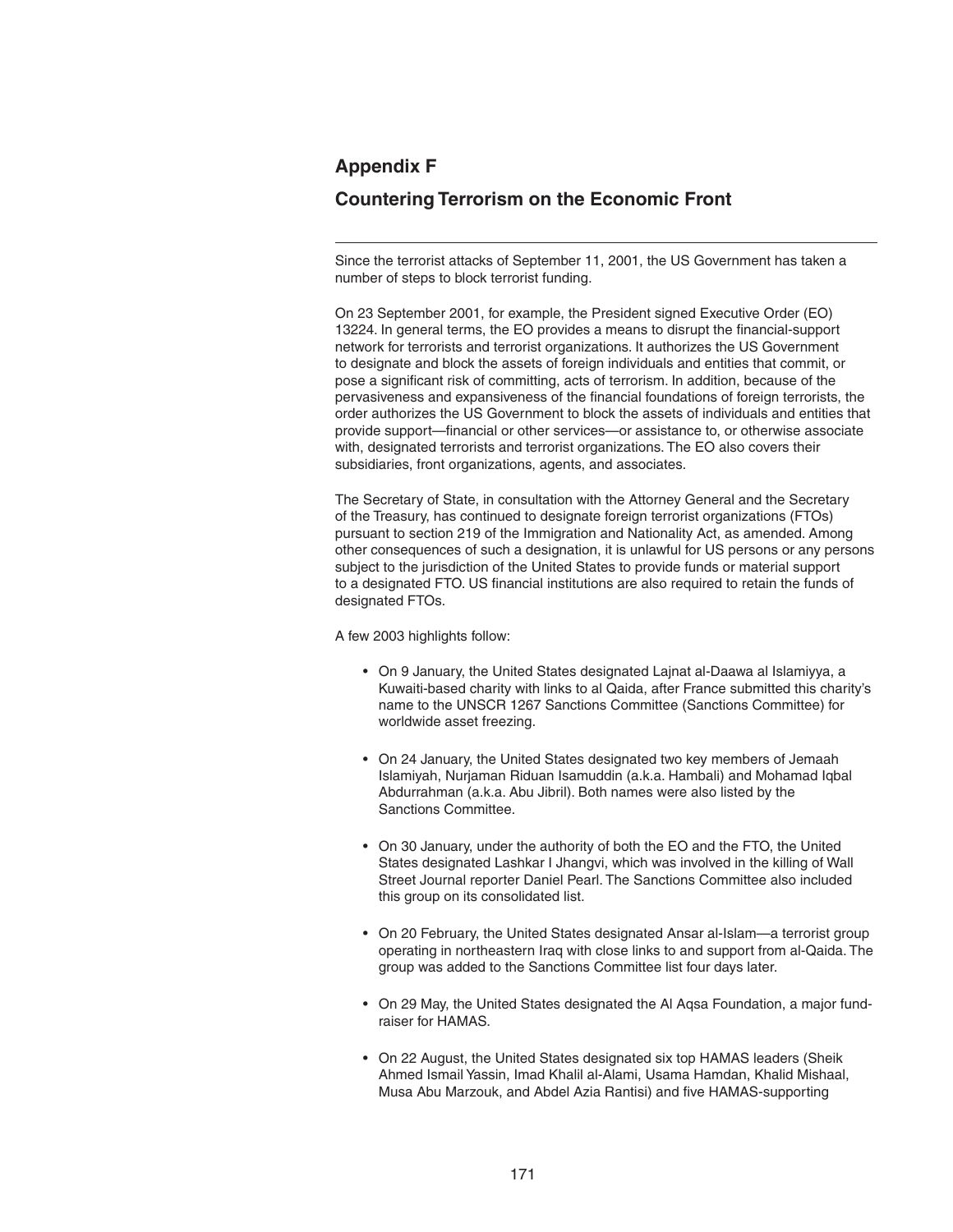charities (Comite de Bienfaisance et de Secours aux Palestinians, Association De Secours Palestinien (ASP), Palestinian Association of Austria (PVOE), Palestinian Relief and Development Fund (Interpal), and Sanibil Association for Relief and Development).

 • On 19 September, the United States designated Abu Musa'ab al-Zarqawi, a terrorist with ties to al-Qaida, Asbat al-Ansar, Ansar al-Islam, and Hizballah who provided financial and material support for the assassination of a US diplomat and was cited in the international press as a suspect in the bombing of the Jordanian embassy in Baghdad. Germany and the United States submitted his name jointly to the Sanctions Committee.

As of 18 December 2003, the total number of individuals and entities designated under EO 13224 is 344. The US Government has blocked more than \$36.5 million in assets of the Taliban, al-Qaida, and other terrorist entities and supporters. Other nations have blocked more than \$100.3 million in assets.